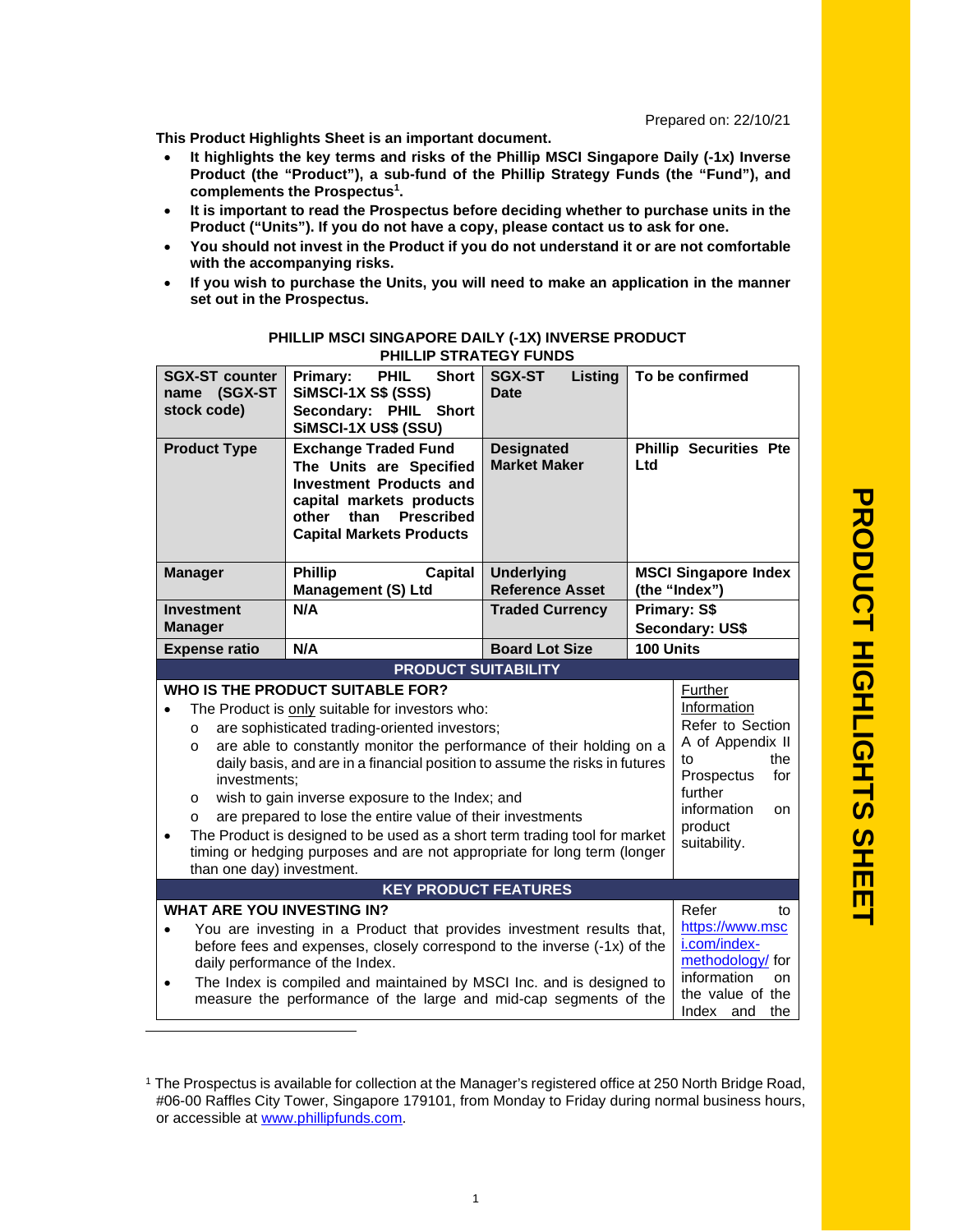|                                                       | Singapore market. The Index is reviewed quarterly-in February, May,<br>August and November. During the May and November semi-annual index<br>reviews, the Index is rebalanced and the large and mid capitalisation<br>cutoff points are recalculated.<br>The Manager will not be declaring any distributions to investors in respect<br>of the Product.                                                                                                                                                                                                                                                                                                                                                                                                                                                                                                                                                                                                                                                                                                                                                                                                                                                                                                                                                                                                                                                                                                                                                                                                                                                                                                                                                                                                                                                                                                                                                                                                                                                                                                                                                                                                                                                                                                                                                              | Index's<br>construction<br>methodology.                                                                                                                                                                                                |
|-------------------------------------------------------|----------------------------------------------------------------------------------------------------------------------------------------------------------------------------------------------------------------------------------------------------------------------------------------------------------------------------------------------------------------------------------------------------------------------------------------------------------------------------------------------------------------------------------------------------------------------------------------------------------------------------------------------------------------------------------------------------------------------------------------------------------------------------------------------------------------------------------------------------------------------------------------------------------------------------------------------------------------------------------------------------------------------------------------------------------------------------------------------------------------------------------------------------------------------------------------------------------------------------------------------------------------------------------------------------------------------------------------------------------------------------------------------------------------------------------------------------------------------------------------------------------------------------------------------------------------------------------------------------------------------------------------------------------------------------------------------------------------------------------------------------------------------------------------------------------------------------------------------------------------------------------------------------------------------------------------------------------------------------------------------------------------------------------------------------------------------------------------------------------------------------------------------------------------------------------------------------------------------------------------------------------------------------------------------------------------------|----------------------------------------------------------------------------------------------------------------------------------------------------------------------------------------------------------------------------------------|
|                                                       | <b>Investment Strategy</b>                                                                                                                                                                                                                                                                                                                                                                                                                                                                                                                                                                                                                                                                                                                                                                                                                                                                                                                                                                                                                                                                                                                                                                                                                                                                                                                                                                                                                                                                                                                                                                                                                                                                                                                                                                                                                                                                                                                                                                                                                                                                                                                                                                                                                                                                                           |                                                                                                                                                                                                                                        |
| $\bullet$<br>$\bullet$<br>$\bullet$<br>٠<br>$\bullet$ | The Manager employs a futures-based synthetic replication strategy<br>through investing directly in the SiMSCI Futures (ie. taking short futures<br>positions by selling the SiMSCI Futures in order to track the performance<br>of a short position of the Index) to obtain the required exposure to the<br>Index.<br>In entering into the SiMSCI Futures, the Manager anticipates that no more<br>than 20% of the Net Asset Value of the Product from time to time will be<br>placed in the futures margin account balance to support the Product's<br>positions in SiMSCI Futures.<br>Subject to the provisions of the Code, the Manager may also invest into<br>unlisted securities (such as fixed income/money market funds) and fixed<br>income/money market ETFs. Such unlisted securities and/or ETFs may<br>include those managed by the Manager.<br>The Manager may invest 30% or more of the Net Asset Value of the<br>Product in the Phillip Money Market Fund and/or the Phillip SGD Money<br>Market ETF. The investment approach of the Manager in the Phillip<br>Money Market Fund is to invest primarily in short term, high quality money<br>market instruments and debt securities. The investment approach of the<br>Manager in the Phillip SGD Money Market ETF is to invest all or<br>substantially all of its assets in high quality debt and money market<br>instruments, and deposits with eligible financial institutions.<br>The Product's total exposure to financial derivative instruments will not<br>exceed 100% of its Net Asset Value (i) at the time of daily rebalancing of<br>the Product; and (ii) between each daily rebalancing, unless due to<br>market movements. For the calculation of global exposure, the<br>commitment approach will be used.<br>The Product will rebalance its position on a day when the SGX-ST and<br>the SGX-DT are open for trading (i.e. a business day). On such days, the<br>Product will seek to rebalance its portfolio at or near the close of trading<br>of the T session on the SGX-DT, by increasing exposure in response to<br>the Index's daily gains or reducing exposure in response to the Index's<br>daily losses, so that its daily inverse exposure ratio to the Index is<br>consistent with the Product's investment objective. | Refer to Section<br>B of Appendix II<br>to<br>the<br>Prospectus<br>setting out the<br>description of the<br>investment<br>objective,<br>approach<br>and<br>strategy of the<br>Product.                                                 |
|                                                       | <b>Parties Involved</b>                                                                                                                                                                                                                                                                                                                                                                                                                                                                                                                                                                                                                                                                                                                                                                                                                                                                                                                                                                                                                                                                                                                                                                                                                                                                                                                                                                                                                                                                                                                                                                                                                                                                                                                                                                                                                                                                                                                                                                                                                                                                                                                                                                                                                                                                                              |                                                                                                                                                                                                                                        |
|                                                       | WHO ARE YOU INVESTING WITH?                                                                                                                                                                                                                                                                                                                                                                                                                                                                                                                                                                                                                                                                                                                                                                                                                                                                                                                                                                                                                                                                                                                                                                                                                                                                                                                                                                                                                                                                                                                                                                                                                                                                                                                                                                                                                                                                                                                                                                                                                                                                                                                                                                                                                                                                                          | Refer<br>to                                                                                                                                                                                                                            |
| $\bullet$<br>$\bullet$<br>$\bullet$                   | The Manager is Phillip Capital Management (S) Ltd.<br>The Trustee and Registrar is HSBC Institutional Trust Services<br>(Singapore) Limited.<br>The Custodian is The Hongkong and Shanghai Banking Corporation<br>Limited.                                                                                                                                                                                                                                                                                                                                                                                                                                                                                                                                                                                                                                                                                                                                                                                                                                                                                                                                                                                                                                                                                                                                                                                                                                                                                                                                                                                                                                                                                                                                                                                                                                                                                                                                                                                                                                                                                                                                                                                                                                                                                           | Paragraphs 8.1,<br>8.2, 8.5, 8.6 and<br>of<br>8.8<br>the<br>Prospectus<br>for<br>further<br>information<br>on<br>the<br>role<br>and<br>responsibilities<br>of these entities<br>and<br>what<br>happens if they<br>become<br>insolvent. |
|                                                       | <b>KEY RISKS</b>                                                                                                                                                                                                                                                                                                                                                                                                                                                                                                                                                                                                                                                                                                                                                                                                                                                                                                                                                                                                                                                                                                                                                                                                                                                                                                                                                                                                                                                                                                                                                                                                                                                                                                                                                                                                                                                                                                                                                                                                                                                                                                                                                                                                                                                                                                     |                                                                                                                                                                                                                                        |
|                                                       | WHAT ARE THE KEY RISKS OF THIS INVESTMENT?                                                                                                                                                                                                                                                                                                                                                                                                                                                                                                                                                                                                                                                                                                                                                                                                                                                                                                                                                                                                                                                                                                                                                                                                                                                                                                                                                                                                                                                                                                                                                                                                                                                                                                                                                                                                                                                                                                                                                                                                                                                                                                                                                                                                                                                                           | Refer                                                                                                                                                                                                                                  |
|                                                       |                                                                                                                                                                                                                                                                                                                                                                                                                                                                                                                                                                                                                                                                                                                                                                                                                                                                                                                                                                                                                                                                                                                                                                                                                                                                                                                                                                                                                                                                                                                                                                                                                                                                                                                                                                                                                                                                                                                                                                                                                                                                                                                                                                                                                                                                                                                      | to<br>Paragraphs<br>6                                                                                                                                                                                                                  |

**T**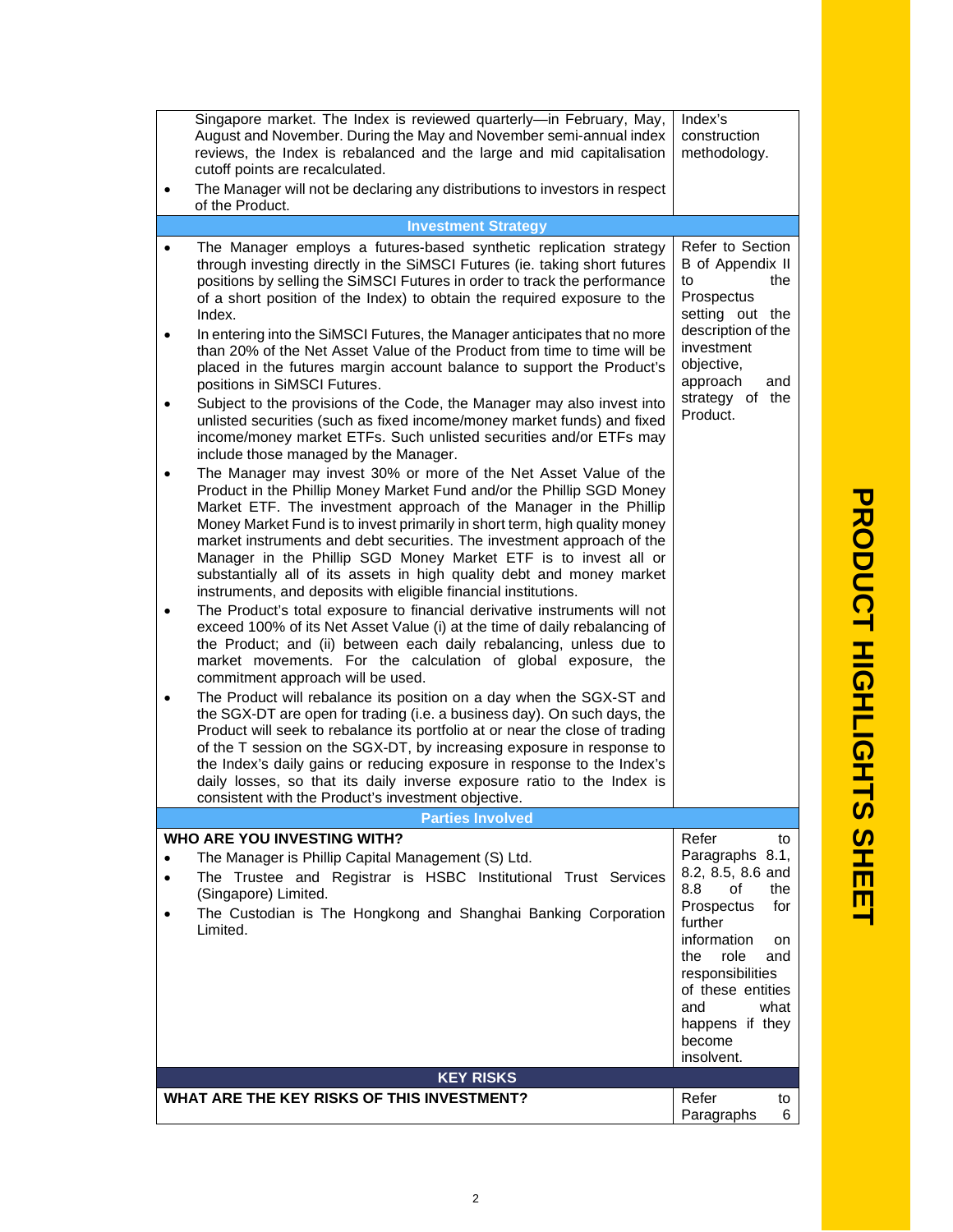| The price of Units and any income earned on the Units may go down as<br>well as up, and you may not get back the amount you have invested in<br>the Product. The risk factors below may cause you to lose some or all of<br>your investment. However, these risk factors identified are not<br>exhaustive and you should refer to the Prospectus for a fuller description<br>of the risk factors.                                                                                                                                                                                                                                                                                                                                                                                                                                                                                    | and 7 of, and<br>Section<br>G<br>οf<br>Appendix II to,<br>Prospectus<br>the<br>for<br>further<br>information<br>on<br>the risks of the<br>Product. |
|--------------------------------------------------------------------------------------------------------------------------------------------------------------------------------------------------------------------------------------------------------------------------------------------------------------------------------------------------------------------------------------------------------------------------------------------------------------------------------------------------------------------------------------------------------------------------------------------------------------------------------------------------------------------------------------------------------------------------------------------------------------------------------------------------------------------------------------------------------------------------------------|----------------------------------------------------------------------------------------------------------------------------------------------------|
| <b>Market and Credit Risks</b>                                                                                                                                                                                                                                                                                                                                                                                                                                                                                                                                                                                                                                                                                                                                                                                                                                                       |                                                                                                                                                    |
| You are exposed to market risk.<br>The Net Asset Value of the Units will fluctuate with changes in the<br>$\circ$<br>market value of the securities and/or Futures Contracts held by the<br>Product. Investors in the Product are exposed to the same risks that<br>investors who invest directly in the securities and/or Futures<br>Contracts would face.                                                                                                                                                                                                                                                                                                                                                                                                                                                                                                                          |                                                                                                                                                    |
| <b>Liquidity Risks</b>                                                                                                                                                                                                                                                                                                                                                                                                                                                                                                                                                                                                                                                                                                                                                                                                                                                               |                                                                                                                                                    |
| <b>Creation and Redemption through Participating Dealers.</b><br>Investors may generally not create or redeem Units directly with the<br>O<br>Manager and in any event can only create or redeem Units through<br>Participating Dealers if investors are clients of the relevant<br>Participating Dealer. The Participating Dealers are under no<br>obligation to agree to do so on behalf of any investor and may<br>impose terms and conditions in connection with such creation or<br>redemption orders from investors. Each Participating Dealer may, in<br>its absolute discretion, refuse to accept a creation order from an<br>investor and can charge such fees as it may determine.                                                                                                                                                                                         | Refer<br>to<br>Paragraph<br>6.10<br>the<br>οf<br>Prospectus<br>for<br>situations<br>in.<br>which trading of<br>Units<br>may<br>be<br>suspended.    |
| <b>Product-Specific Risks</b>                                                                                                                                                                                                                                                                                                                                                                                                                                                                                                                                                                                                                                                                                                                                                                                                                                                        |                                                                                                                                                    |
| You are exposed to long term holding risk.<br>The Product is not intended for holding longer than one day as the<br>O<br>performance of the Product over a period longer than one day will<br>very likely differ in amount and possibly direction from the inverse<br>performance of the Index over that same period (e.g. the loss may<br>be more than (-1x) the gain in the Index).<br>You are exposed to path dependency risk.<br>The Product should not be equated with seeking an inverse position<br>$\circ$<br>for periods longer than a day. Investors in the Product should note<br>that the point-to-point accumulated performance of the historical<br>daily inverse performance of the Index over a certain period may not<br>be "symmetrical" to the point-to-point performance of the Index over<br>the same period of time due to the effect of "path dependency" and |                                                                                                                                                    |
| compounding of the daily returns of the Index.<br>Investors should exercise caution when holding the Product for<br>$\circ$<br>longer than the rebalancing interval, i.e. one business day. The<br>performance of the Product, when held overnight, may deviate from<br>the inverse performance of the Index.                                                                                                                                                                                                                                                                                                                                                                                                                                                                                                                                                                        |                                                                                                                                                    |
| Investors should note that due to the effect of "path dependency"<br>$\circ$<br>and compounding of the daily returns of the Index, the inverse<br>performance of the Index (and as a result the performance of the<br>Product before deduction of fees and expenses) for periods longer<br>than a single day, especially in periods of market volatility which has<br>a negative impact on the accumulative return of the Product, may be<br>completely uncorrelated to the extent of change of the Index over<br>the same period.                                                                                                                                                                                                                                                                                                                                                   |                                                                                                                                                    |
| <b>FEES AND CHARGES</b>                                                                                                                                                                                                                                                                                                                                                                                                                                                                                                                                                                                                                                                                                                                                                                                                                                                              |                                                                                                                                                    |
| WHAT ARE THE FEES AND CHARGES OF THIS INVESTMENT?<br>Payable directly by Participating Dealers<br><b>Creation of Units</b>                                                                                                                                                                                                                                                                                                                                                                                                                                                                                                                                                                                                                                                                                                                                                           | Refer<br>to<br>Paragraph<br>19<br>and Section A of                                                                                                 |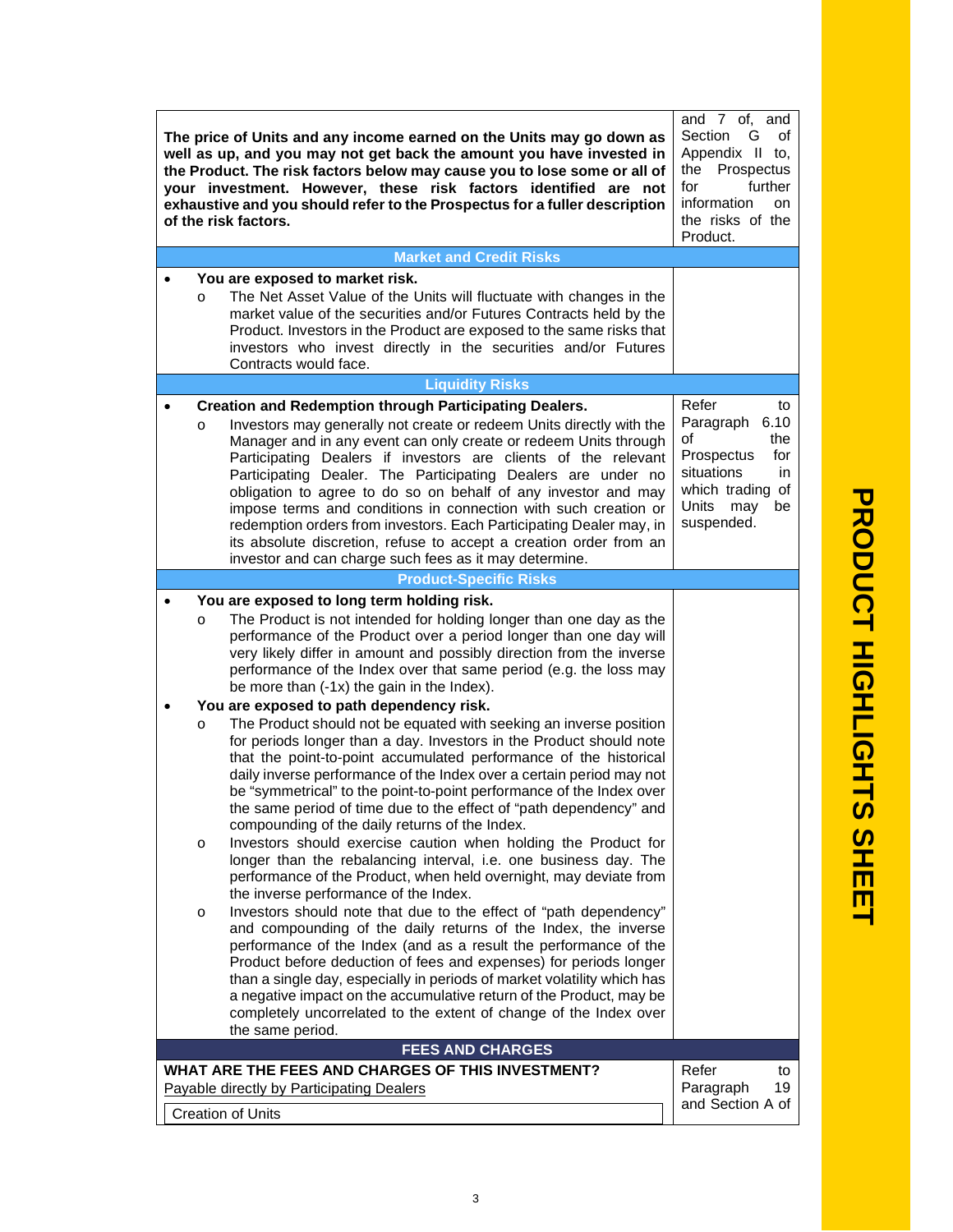| <b>Transaction Fee</b>                 | S\$450 per Application (in cash). | Appendix II to                                                   |
|----------------------------------------|-----------------------------------|------------------------------------------------------------------|
| Application<br><b>Cancellation Fee</b> | S\$2,500 per Application.         | the Prospectus<br>further<br>for<br>information<br><sub>on</sub> |
| <b>Extension Fee</b>                   | S\$2,500 per Application.         | and<br>fees                                                      |
| <b>Redemption of Units</b>             |                                   | charges.                                                         |
| <b>Transaction Fee</b>                 | S\$450 per Application (in cash). |                                                                  |
| Application<br><b>Cancellation Fee</b> | S\$2,500 per Application.         |                                                                  |
| <b>Extension Fee</b>                   | S\$2,500 per Application.         |                                                                  |

The above fees and charges payable by the Participating Dealers may be passed on to investors in full or in part, depending on the relevant Participating Dealer.

Payable directly by Investors Dealing in Units on the SGX-ST

| Subscription/<br><b>Redemption Fee</b>                                                                                                            | Nil.                                                                                                                                                                                                                                                                                                                                                                                                                                                                               |  |  |
|---------------------------------------------------------------------------------------------------------------------------------------------------|------------------------------------------------------------------------------------------------------------------------------------------------------------------------------------------------------------------------------------------------------------------------------------------------------------------------------------------------------------------------------------------------------------------------------------------------------------------------------------|--|--|
| <b>Brokerage</b>                                                                                                                                  | Market rates. Investors will have to bear brokerage<br>fees charged by their stockbrokers.                                                                                                                                                                                                                                                                                                                                                                                         |  |  |
| Clearing fee and<br>SGX access fee                                                                                                                | Currently the clearing fee and SGX access fee for<br>trading Units on the SGX-ST are 0.0325% and<br>0.0075% of the transaction value respectively and<br>subject to the prevailing goods and services tax.<br>These fees are subject to change at SGX-ST's<br>discretion.                                                                                                                                                                                                          |  |  |
| Payable by the Product from invested proceeds                                                                                                     |                                                                                                                                                                                                                                                                                                                                                                                                                                                                                    |  |  |
| Manager's Fee                                                                                                                                     | 0.90% per annum of the Net Asset Value of the<br>Product. Maximum of 1.20% per annum of the Net<br><b>Asset Value</b>                                                                                                                                                                                                                                                                                                                                                              |  |  |
| <b>Trustee's Fee</b>                                                                                                                              | Up to 0.04% per annum of the Net Asset Value of the<br>Product, subject to a minimum of S\$10,000 per<br>annum for Year 1 & Year 2, and S\$15,000 per annum<br>for Year 3 onwards. Maximum of 0.05% per annum of<br>the Net Asset Value                                                                                                                                                                                                                                            |  |  |
| <b>Custodian Fee</b>                                                                                                                              | The Custodian Fee may exceed 0.10% per annum of<br>the Net Asset Value of the Product depending on,<br>amongst others, the size of the Product and the<br>number of transactions carried out.                                                                                                                                                                                                                                                                                      |  |  |
| Other<br>fees<br>and<br>charges                                                                                                                   | Other fees and charges include fund administration<br>and valuation fees, legal fees, audit fees, transaction<br>fees, accounting fees, licensing fees, transaction<br>processing and cash processing fees. Such fees and<br>charges are subject to agreement with the relevant<br>parties and may amount to or exceed 0.10% per<br>annum of the Net Asset Value of the Product,<br>depending on the proportion each fee or charge bears<br>to the Net Asset Value of the Product. |  |  |
| <b>CONTACT INFORMATION</b>                                                                                                                        |                                                                                                                                                                                                                                                                                                                                                                                                                                                                                    |  |  |
| <b>HOW DO YOU CONTACT US?</b><br>والقويم ويتمرز المرويم والمروي والقال<br>والمتمرد المتناومين والمتعالم والمتستور والمتواطن والمتار<br>$-11 + 11$ |                                                                                                                                                                                                                                                                                                                                                                                                                                                                                    |  |  |

If you have questions concerning the Product, you may call the Manager at telephone number (65) 6230 8133.